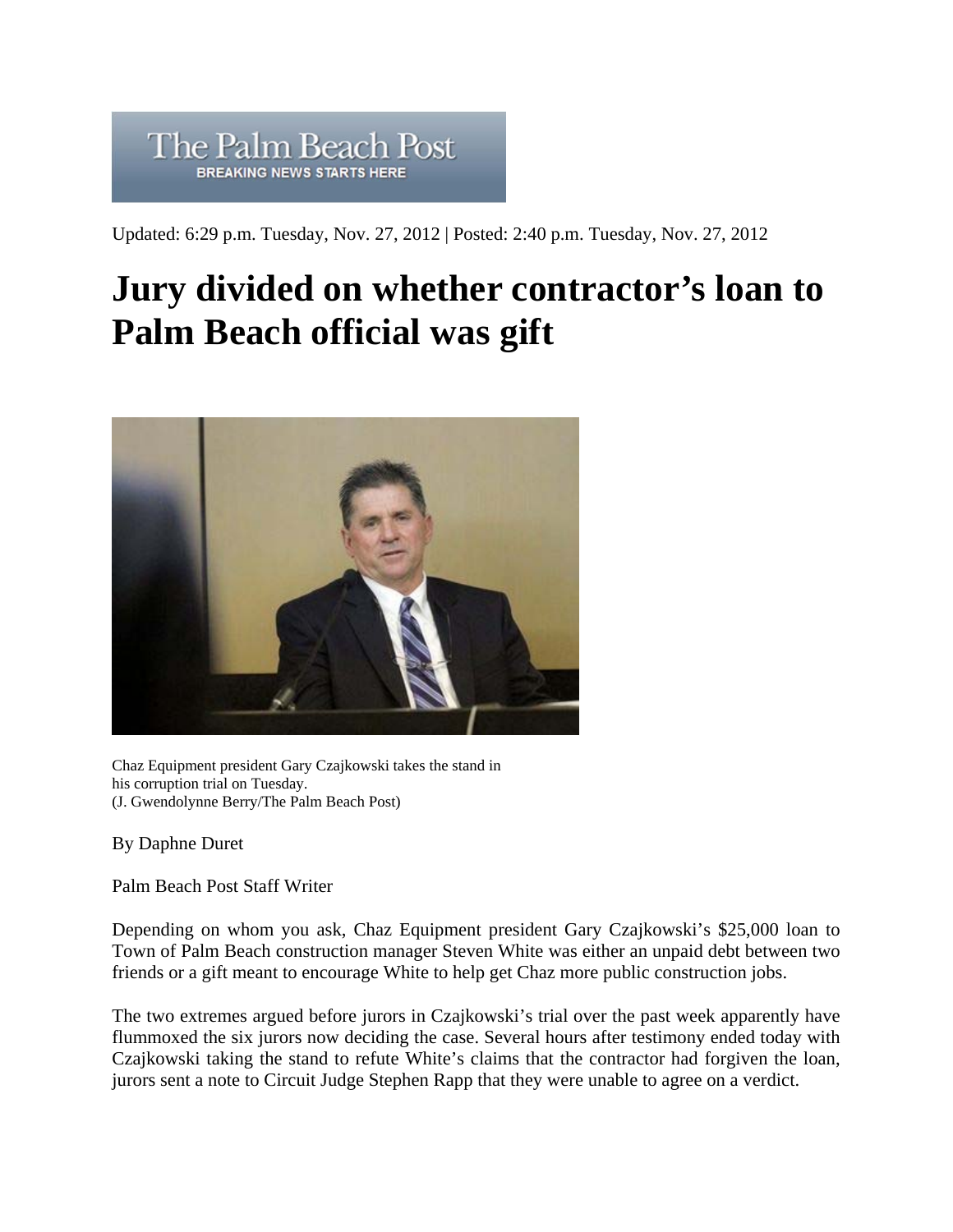The judge sent them home and asked them to return Wednesday morning, where they are expected to continue deliberating.

Czajkowski could face up to 15 years in prison if jurors convict him on a single count of unlawful compensation or award for official behavior.

On the witness stand, Czajkowski told jurors the money was supposed to go towards land White wanted to purchase for a hunting spot in New York. White, currently serving 42 months in prison after taking a plea for his role in a widespread corruption case prosecutors called "Operation Dirty Water," testified Monday that the deal fell through but Czajkowski told him he could keep the money.

But Czajkowski said he fully expected White to pay him back. He told jurors he wasn't even aware that White's land deal fell through until after White was arrested in 2010 on charges that he used his position as the town's construction manager to take bribes from contractors at Dee Griffin Earthworks and Chaz Equipment in exchange for influencing his bosses to send emergency construction contracts their way.

When defense attorney Mark Shapiro asked Czajkowski this morning why he loaned White the money, Czajkowski gave two reasons: White was his friend and he trusted him.

"Whenever I talked to him about it, he always gave me the warm and fuzzy feeling that, 'Gary, I know I owe you the money and as soon as I get it I will pay you back,'" Czajkowski said, explaining that White said he was waiting on someone else to repay him money he was owed before he could pay Czajkowski.

Prosecutors Daniel Funk and Jessica Johnston in closing arguments said testimony about Czajkowski and White's relationship belied claims that the two were friends. Czajkowski had never been to White's house, had only met his girlfriend twice and had met the man's mother and stepfather twice to discuss unrelated business deals, the prosecutors said.

White made the guest list for a birthday celebration for Czajkowski, prosecutors said, but so did many other business associates. Prosecutors told jurors that even a Texas hunting trip White traveled to aboard Czajkowski's private plane was more business perk than a trip among friends.

Funk said the fact that Czajkowski gave White the money in cash and never had White sign for the loan showed that it was either intended to be a gift.

"If it's a gift, you don't ask for it back. If it's a gift, you don't put terms on it," Funk said. "The only explanation for it is that he gave it corruptly, in order to influence Steve White to make the decisions that he made."

Shapiro and defense attorney Doug Duncan, however, said a friendship was all there was between the two, adding that Chaz Equipment won contracts with the town because it did good work and often underbid other companies.